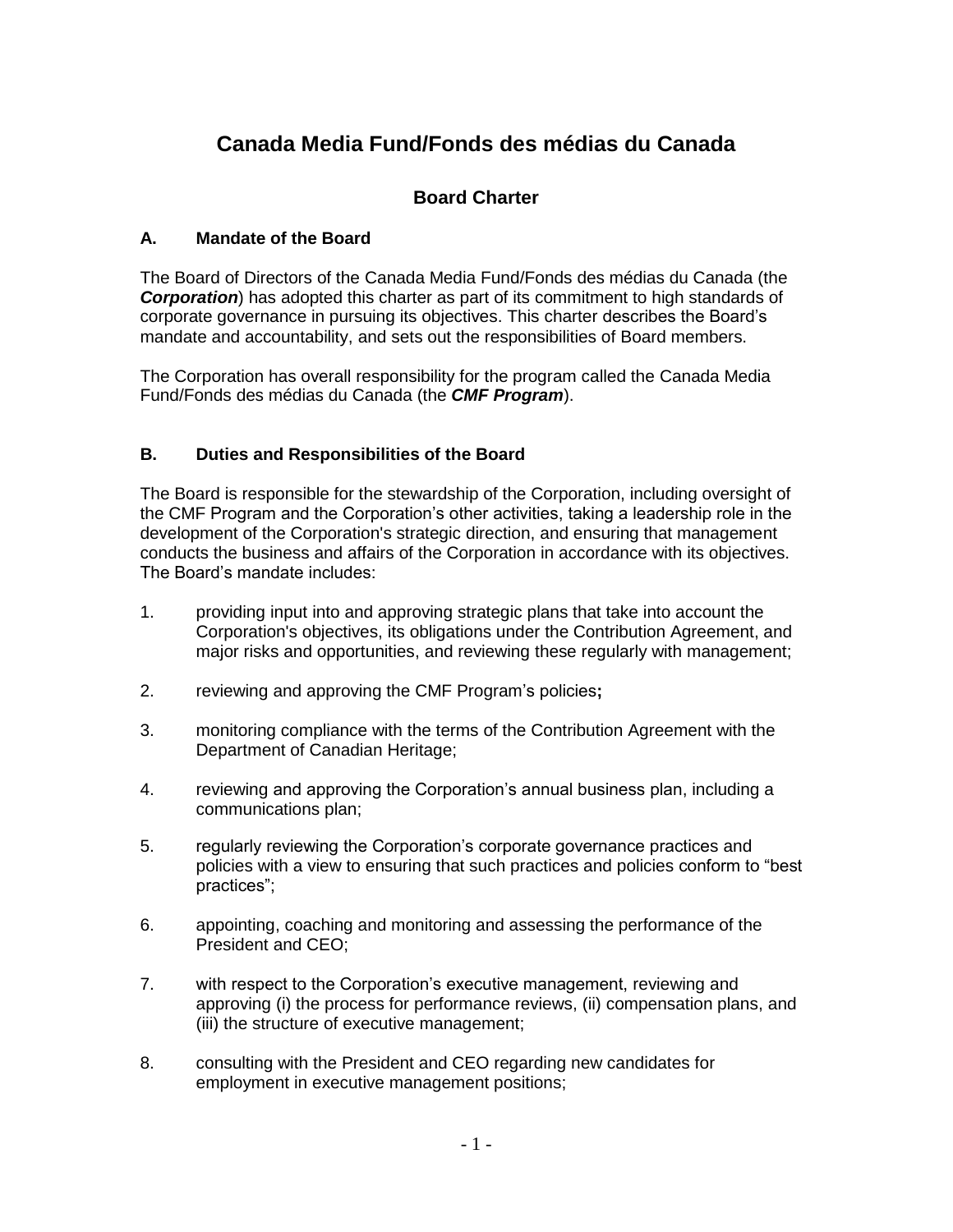- 9. reviewing and approving significant organizational changes and restructurings;
- 10. overseeing the training, monitoring and succession planning for executive management;
- 11. ensuring that its expectations of the Corporation's executive management are understood, that appropriate matters come before the Board and that the Board is kept informed of stakeholder feedback;
- 12. approving and monitoring financial and other reporting, including reporting required under the terms of the Contribution Agreement; and
- 13. regularly reviewing and ratifying the Corporation's systems of risk management, internal compliance and control, and legal compliance to ensure appropriate compliance frameworks and controls are in place.

Responsibility for the day-to-day management and administration of the Corporation is delegated by the Board to the President and CEO and executive management of the Corporation.

## **C. Duties and Responsibilities of Board Committees**

#### 1. *Board Committees*

The Board may discharge its responsibilities through committees. The Corporation's bylaws establish an Audit Committee and a Governance and HR Committee. The Board may from time to time appoint any other committee or advisory body as it deems necessary with such powers as the Board shall see fit.

#### 2. *Roles and Responsibilities*

The roles and responsibilities of each of these committees are set out in the Charter for each committee.

#### **D. Board Meetings**

#### 1. *Board Administration*

The Chair, in consultation with the President and CEO or his/her designate and the Committee Chairs, is responsible for preparing the annual schedule for meetings of the Board and the committees. The schedule should take into account the annual rolling agendas developed by the committees.

The Chair is responsible for approving the Agenda for each Board meeting, prepared by the President and CEO.

Other than in exceptional circumstances, agendas and relevant background information, reports and recommendations will be distributed to Board members before meetings. Meeting materials will generally be distributed to Board members sufficiently in advance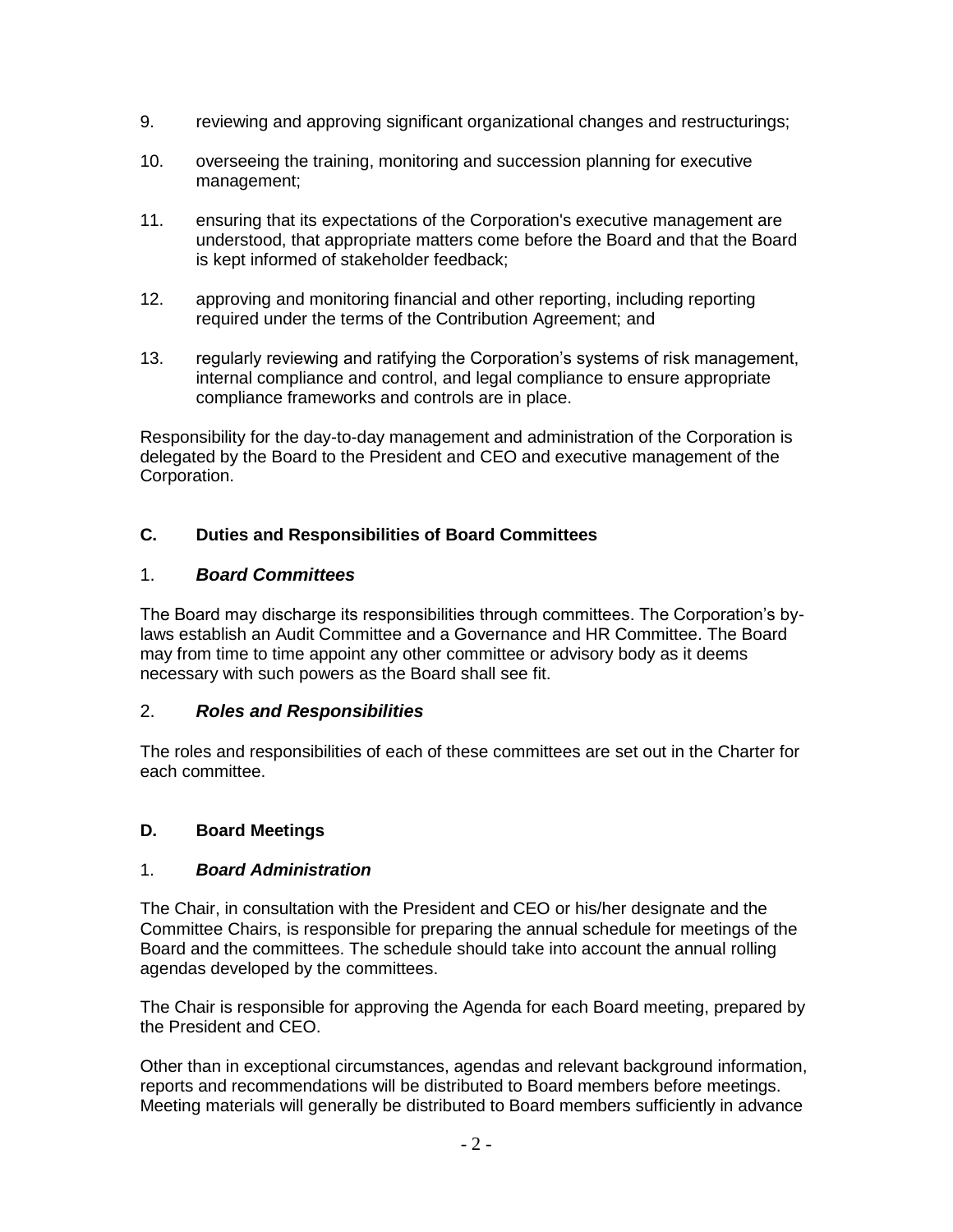of Board meetings to allow them to thoroughly review the materials and consider the issues. The quorum for the meeting is a majority of members then in office (present in person or by telephone). In the absence of the Chair of the Board, the other Board members may appoint one of their members as Chair of the meeting. The Chair of a meeting shall not have a second or casting vote.

## 2. *Board Meeting Frequency*

A minimum of four regularly scheduled Board meetings will be held each year. Additional meetings may be held when required.

## 3. *Management Participation*

The Corporation's executive management will participate in Board meetings to make presentations that allow directors to gain additional understanding and insight into the Corporation's business.

#### 4. *In Camera sessions*

At all Board meetings, the directors will have the opportunity to meet alone to discuss such matters as they see fit.

## **E. Director Responsibilities**

- 1. The responsibilities of each member of the Board include:
- 1.1 understanding and complying with his or her legal duties and obligations as a Board member. In general, these include:

(a) acting honestly and in good faith with a view to the best interests of the Corporation,

- (b) acting with the care, diligence and skill that a reasonably prudent person would exercise in comparable circumstances
- (c) complying with the Corporation's *Code of Business Conduct;*
- (d) keeping up to date with current governance issues and practices affecting directors;
- 1.2 contributing to the definition and accomplishment of the Corporation's strategies and objectives;
- 1.3 understanding the Corporation's activities, its strategic plans, the context in which the Corporation operates, the risks and challenges involved in achieving its objectives, and the Corporation's organizational structure and its culture and the Board's oversight role of these issues;